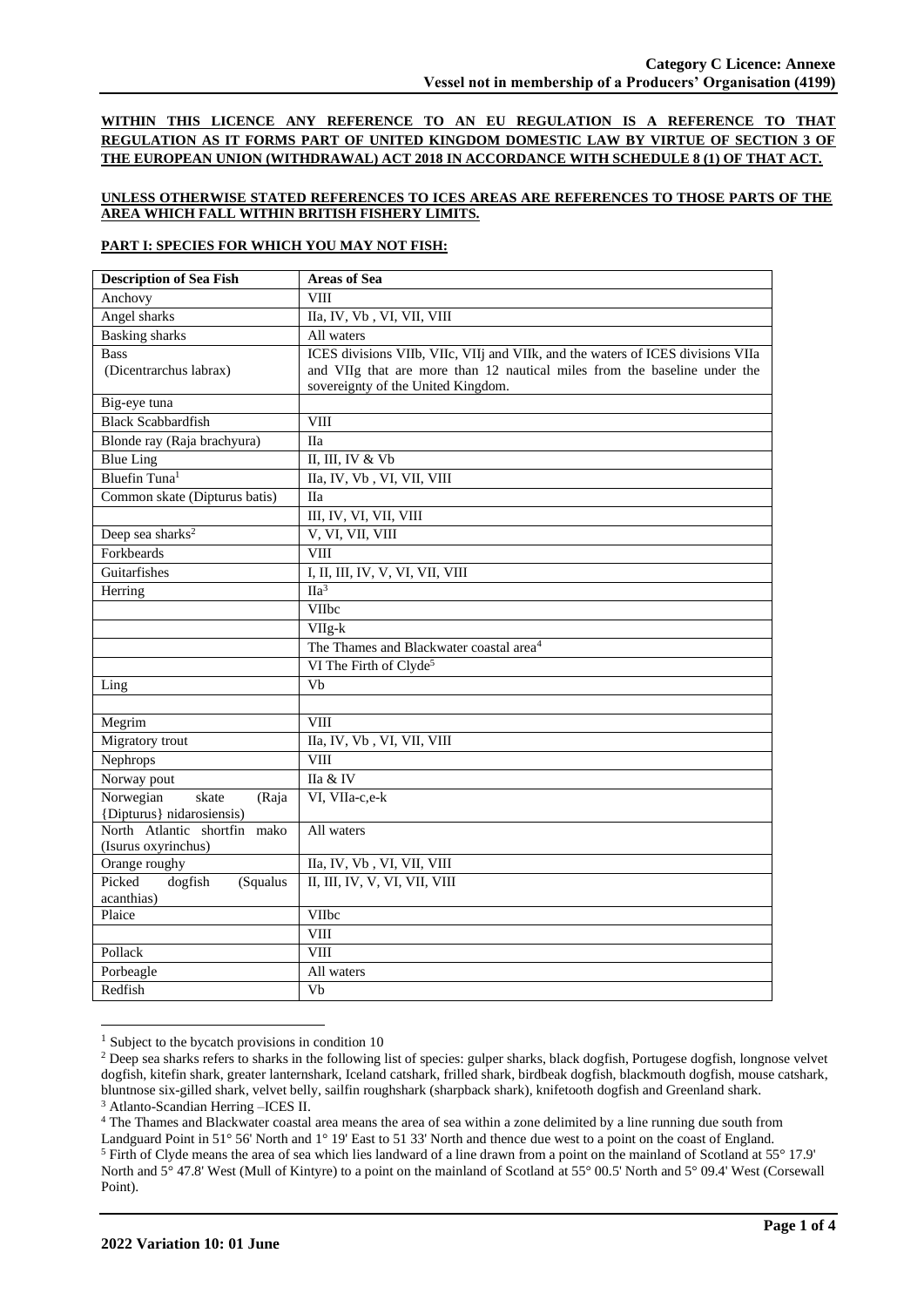| Roundnose Grenadier             | Ш                                            |  |  |
|---------------------------------|----------------------------------------------|--|--|
| Salmon                          | IIa, IV, Vb, VI, VII, VIII                   |  |  |
| Sandeels                        | Scottish Inshore Waters <sup>6</sup>         |  |  |
| <b>Skates and Rays</b>          | <b>VIII</b>                                  |  |  |
| Small-eyed<br>(Raja<br>ray      | IIa, IV, VIa, VIb, VIIa-c, VIIe and VIIh-k   |  |  |
| microocellata)                  |                                              |  |  |
| Smooth<br>lanternshark          | IIa, IV                                      |  |  |
| (Etmopterus pusillus)           |                                              |  |  |
|                                 | I, V, VI, VII, VIII                          |  |  |
| Sole                            | <b>VIIbc</b>                                 |  |  |
|                                 | <b>VIII</b>                                  |  |  |
| Starry Ray (Amblyraja radiata)  | IIa, IIIa, IV, VIId                          |  |  |
| Thornback ray (Raja clavata)    | Шa                                           |  |  |
| Tope shark (Galeorhinus galeus) | When taken with longlines in IIa, IV; and in |  |  |
|                                 | I, V, VI, VII, VIII                          |  |  |
| Undulate Ray (Raja undulata)    | VI                                           |  |  |
| White sharks                    | IIa, IV, Vb, VI, VII, VIII                   |  |  |
| White Skate (Rostroraja alba)   | VI, VII, VIII                                |  |  |
| Whiting                         | <b>VIII</b>                                  |  |  |

# **SPECIES FOR WHICH YOU MAY NOT FISH CONTINUED**

| <b>SPECIES</b>        | <b>SEA AREAS</b>       |
|-----------------------|------------------------|
| Mackerel <sup>7</sup> | Vb, VI, VII, VIIIabde  |
|                       | IIIa & IV: IIa, IIIbcd |
| Sole                  | II, IV                 |

## **PART II: QUOTA LIMITATIONS OF TAC STOCKS**

### **LICENCE HOLDERS ARE REMINDED THAT QUOTA LIMITS ARE IN LIVE WEIGHT.**

For the conversion factors that apply see the bottom of this Annexe.

| <b>TAC SPECIES</b>   | <b>SEA AREA</b> | <b>QUOTA LIMIT/MONTH (UNLESS</b><br><b>OTHERWISE STATED)</b>                             |
|----------------------|-----------------|------------------------------------------------------------------------------------------|
| Anglerfish           | IIa, IV         | 0.8 tonnes                                                                               |
| <b>Blue Ling</b>     | IIa & IV        | 0.1 tonne                                                                                |
| Greater Silver Smelt | IIa, IV         | $0.1$ tonne per trip                                                                     |
|                      | Vb, VI, VII     | 1 tonne per trip                                                                         |
| Lemon sole/Witches   | IIa, IV         | 2 tonne                                                                                  |
| Ling                 | Пa              | $0.1$ tonne per trip                                                                     |
|                      | IV              | $0.2$ tonne                                                                              |
|                      | VI, VII, VIII   | 0.5 tonnes                                                                               |
| Nephrops             | IIa, IV         | 30 tonnes over the period: $00:001$ April 2022 to<br>23:59 hours 30 June 2022 inclusive. |
| Skates & Rays        | IIa & IV        | 3 tonnes                                                                                 |

6 "Scottish inshore waters" means the sea adjacent to the coast of Scotland and to the landward of a limit of 6 nautical miles from the baseline from which the territorial sea is measured, up to the mean high water mark of ordinary spring tides.

<sup>7</sup> Please note this does not apply to Mackerel caught and landed by vessels using handline gear in sea areas VIIe-h only.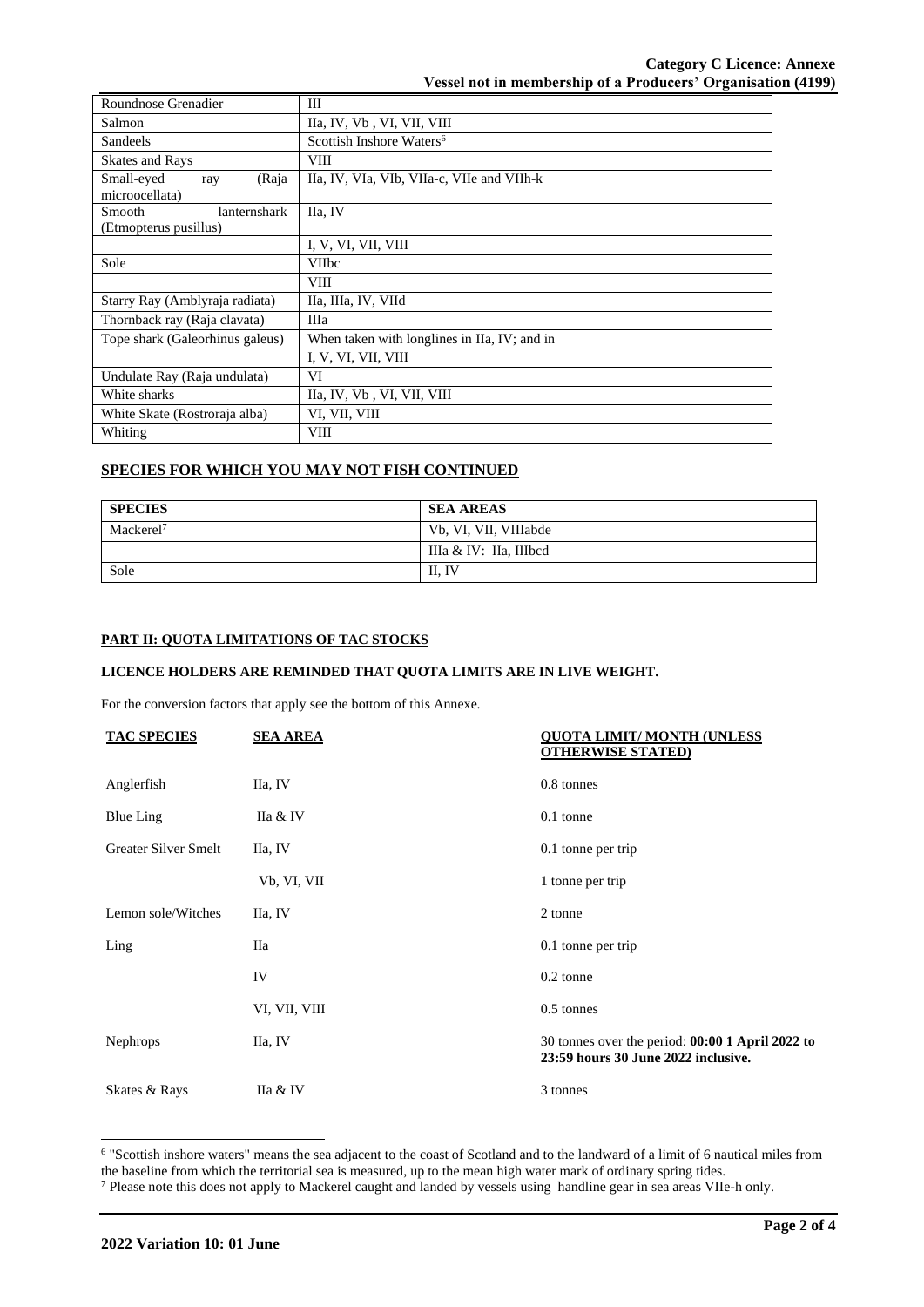|                         | VIId                                                                                                                        | 2.3 tonnes                                                                                                         |
|-------------------------|-----------------------------------------------------------------------------------------------------------------------------|--------------------------------------------------------------------------------------------------------------------|
|                         | VIa-b & VIIa-c, e-k                                                                                                         | 7 tonnes, of which no more than 1.5 tonnes Small-<br>eyed ray (Raja microocellata) to be fished in VIIf-<br>g only |
| Turbot/Brill            | IIa, IV                                                                                                                     | $0.5$ tonne                                                                                                        |
| Tusk                    | Шa                                                                                                                          | $0.1$ tonne per trip                                                                                               |
| Horse Mackerel          | IIa, IVa, Vb, VI, VIIa-c, VIIe-k, VIIIa, b, d, e                                                                            | $0.25$ tonne                                                                                                       |
| Mackerel                | VIId handline (additional limit for vessels<br>authorised in accordance with section 20 of the<br>schedule to this licence) | 2 tonnes                                                                                                           |
| <b>Sprats</b>           | IIa, IV                                                                                                                     | 100 tonnes per vessel per week                                                                                     |
|                         |                                                                                                                             |                                                                                                                    |
| <b>DEEP-SEA SPECIES</b> | <b>SEA AREA</b>                                                                                                             |                                                                                                                    |

| <b>Alfonsinos</b>   | IV, Vb, VI, VII, VIII |
|---------------------|-----------------------|
| Black scabbardfish  | IIa, IV               |
| <b>Forkbeards</b>   | IIa, IV, Vb, VI, VII  |
| Red seabream        | VI, VII, VIII         |
| Roundnose grenadier | IIa, IV               |

A quota limitation of **100 kg per fishing trip** will apply, either singly or collectively, to the above deep-sea stocks in the sea areas described.

| Live weight shall be calculated by multiplying landed weight by the conversion factors set out below. |
|-------------------------------------------------------------------------------------------------------|
|-------------------------------------------------------------------------------------------------------|

| <b>Species</b>               | Code                     | Gutted       | Gutted $&$<br>Headed | Fillets | Parts      |
|------------------------------|--------------------------|--------------|----------------------|---------|------------|
| Anglerfish                   | ANF                      | 1.22         | 3.0                  |         | $3.0^{8}$  |
| <b>Bass</b>                  | <b>BSE</b><br><b>WHB</b> | 1.125        |                      | 2.7     |            |
| <b>Blue Whiting</b><br>Brill | <b>BLL</b>               | 1.15<br>1.09 | 2.7                  |         |            |
|                              |                          |              | 1.7                  |         | $1.38^{9}$ |
| Cod                          | <b>COD</b>               | 1.17         |                      | 2.6     |            |
| Conger Eel                   | <b>COE</b>               | 1.125        |                      | 2.7     |            |
| Common Dab                   | DAB                      | 1.11         | 1.39                 |         |            |
| Common Sole                  | SOL                      | 1.04         |                      | 2.5     |            |
| Flounder                     | <b>FLE</b>               | 1.08         |                      | 2.7     | 1.3910     |
| Greenland Halibut            | <b>GHL</b>               | 1.08         |                      |         |            |
| Halibut                      | HAL                      | 1.08         |                      | 2.7     |            |
| Haddock                      | HAD                      | 1.17         | 1.46                 | 2.6     |            |
| Hake                         | <b>HKE</b>               | 1.11         | 1.4                  | 2.6     |            |
| Herring                      | <b>HER</b>               | 1.12         | 1.19                 |         |            |
| Horse Mackerel               | JAX                      | 1.08         |                      |         |            |
| Lemon Sole                   | LEM                      | 1.05         |                      | 2.5     |            |
| Ling                         | LIN                      | 1.14         | 1.32                 | 2.64    | $2.8^{11}$ |
| Mackerel                     | MAC                      | 1.09         |                      |         |            |
| Megrims                      | LEZ                      | 1.06         |                      | 2.5     |            |

<sup>8</sup> Tails

l,

<sup>9</sup> Headed

<sup>10</sup> Gutted, headed and skinned

<sup>11</sup> Gutted and salted